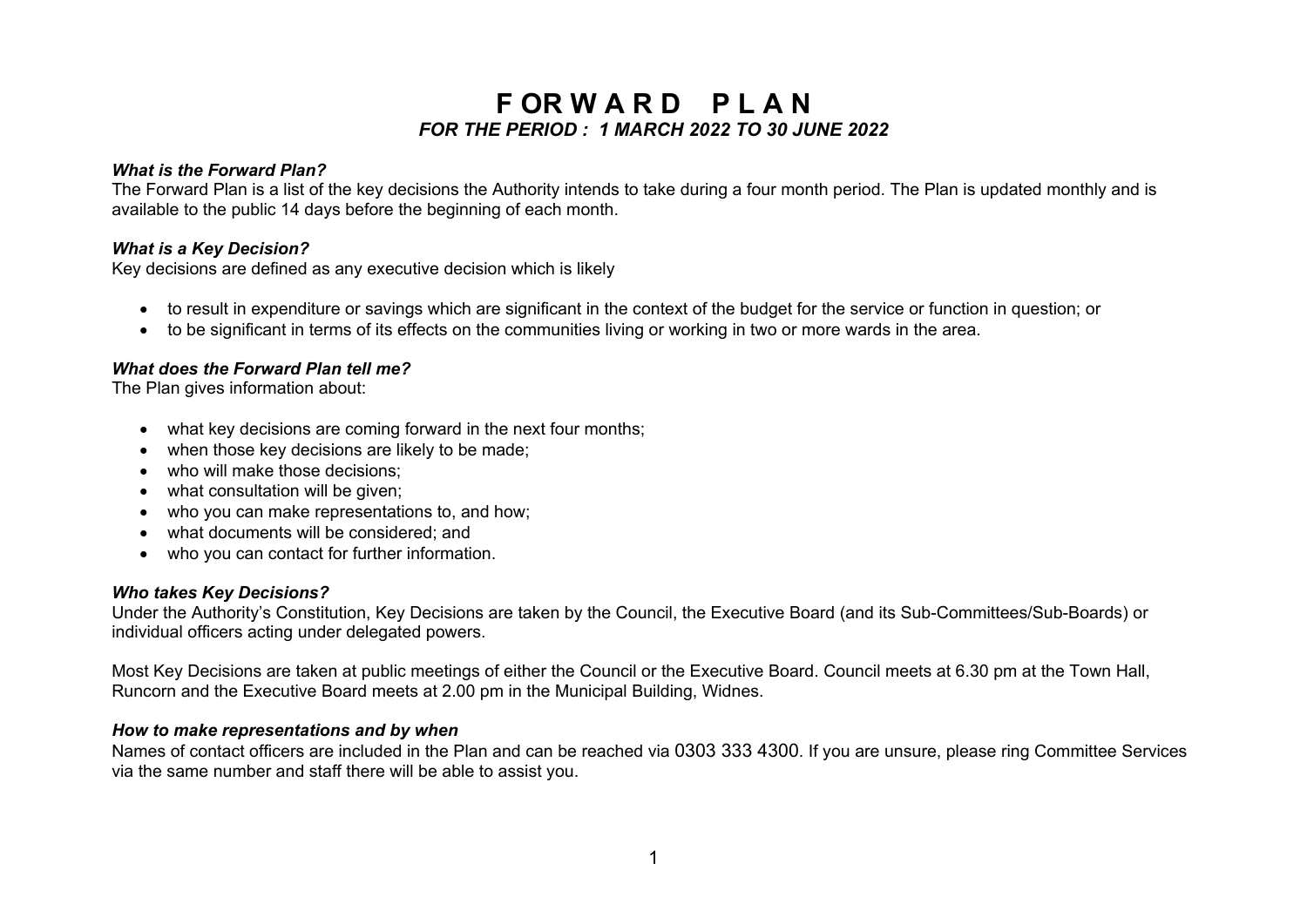### **FORWARD PLAN OF KEY DECISIONS FOR THE PERIOD 1 MARCH 2022 TO 30 JUNE 2022**

|   | <b>MATTER TO BE DECIDED</b>                                                                                                                                                                                                                                         | <b>DECISION MAKER AND DATE</b> |               |  |
|---|---------------------------------------------------------------------------------------------------------------------------------------------------------------------------------------------------------------------------------------------------------------------|--------------------------------|---------------|--|
|   | Improving social, economic and environmental conditions in Halton including<br>enhancing housing provision and creating greater employment opportunities                                                                                                            | <b>Executive Board</b>         | 17 March 2022 |  |
|   | Voluntary Sector Grant Funding 2022/2023                                                                                                                                                                                                                            | <b>Executive Board</b>         | 17 March 2022 |  |
| 3 | Homelessness Funding Grant Allocation                                                                                                                                                                                                                               | <b>Executive Board</b>         | 17 March 2022 |  |
|   | Adoption of the Halton Delivery and Allocations Local Plan including<br>consequential deletion of specific saved Core Strategy and Unitary<br>Development Plan policies and assessment of consistency of the Plan with<br><b>National Planning Policy Framework</b> | Council                        | 2 March 2022  |  |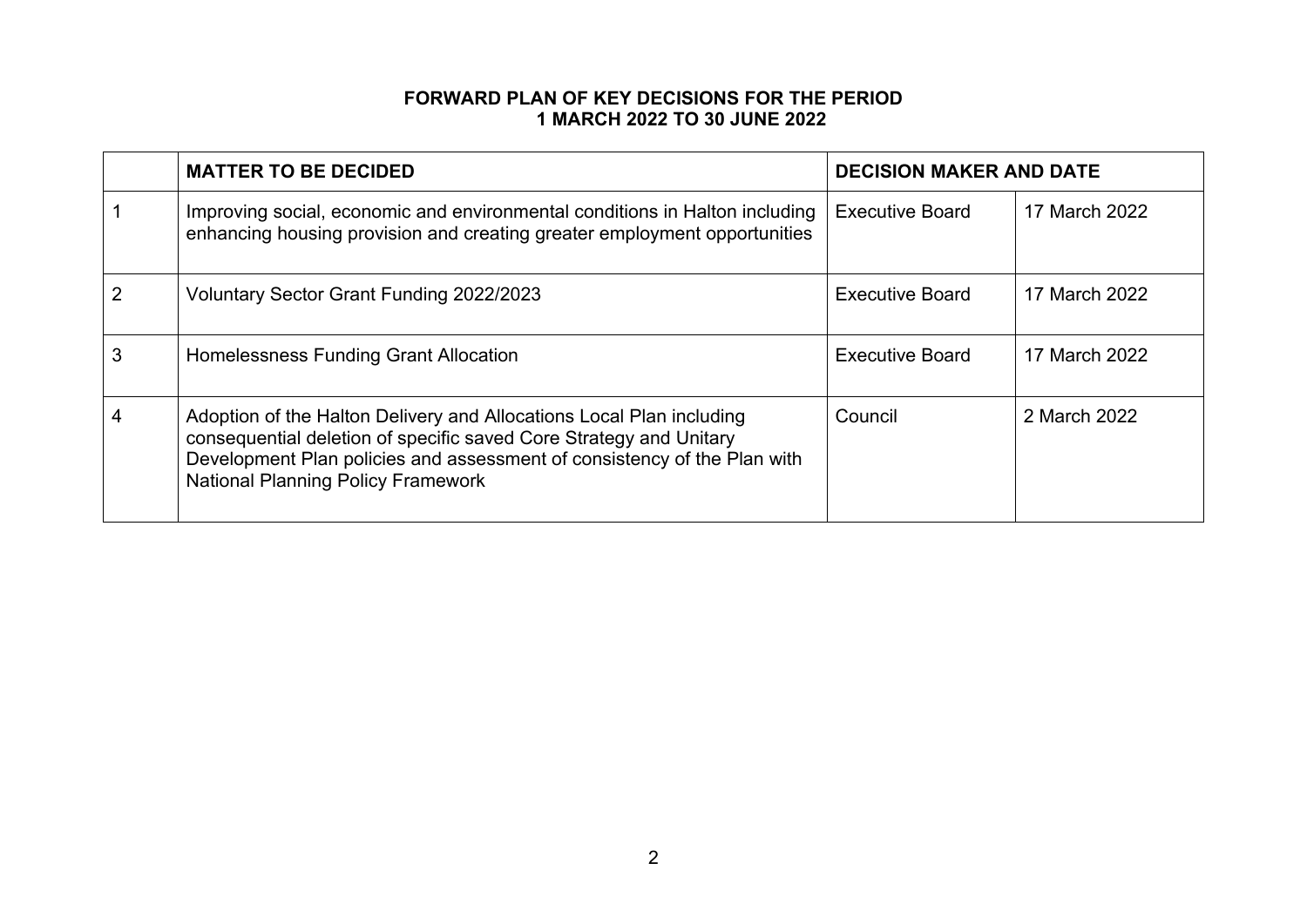| <b>Key Decision</b> | <b>Decision-Maker</b> | <b>Brief Summary of</b> | <b>Consultees and</b> | <b>Relevant</b>   | <b>Lead Officer</b>    |
|---------------------|-----------------------|-------------------------|-----------------------|-------------------|------------------------|
|                     | and Date              | Decision to be          | <b>Consultation</b>   | <b>Background</b> | <b>Contact Details</b> |
|                     |                       | <b>Taken</b>            | method                | <b>Reports</b>    |                        |

# **Major Projects**

| Improving social,<br>economic and<br>environmental<br>conditions in Halton<br>including enhancing<br>housing provision and<br>creating greater<br>employment<br>opportunities | <b>Executive Board</b><br>17 March 2022 | To enter into a<br>Regeneration<br>Framework<br>Agreement to<br>improve social,<br>economic and<br>environmental<br>conditions,<br>enhance housing<br>provision and<br>create greater<br>employment<br>opportunities in the | N/A<br>Any person wishing<br>to make<br>representations<br>should do so in<br>writing to the Chief<br>Executive by 16<br>March 2022. | The documents<br>contain exempt<br>information as<br>defined in<br>Paragraph 3 of<br>Part 1 of<br>Schedule 12A to<br>the Local<br>Government Act<br>1972. | <b>Chief Executive</b><br>David.parr@halton.<br>gov.ukl |
|-------------------------------------------------------------------------------------------------------------------------------------------------------------------------------|-----------------------------------------|-----------------------------------------------------------------------------------------------------------------------------------------------------------------------------------------------------------------------------|--------------------------------------------------------------------------------------------------------------------------------------|-----------------------------------------------------------------------------------------------------------------------------------------------------------|---------------------------------------------------------|
|                                                                                                                                                                               |                                         | Borough.                                                                                                                                                                                                                    |                                                                                                                                      |                                                                                                                                                           |                                                         |

# **Employment, Learning and Skills, Leisure, Community & Culture**

| <b>Voluntary Sector Grant</b> | <b>Executive Board</b> | Approval for the    | Cllr Paul Nolan          | N/A | Damian Nolan         |
|-------------------------------|------------------------|---------------------|--------------------------|-----|----------------------|
| Funding 2022/2023             | 17 March 2022          | award of Voluntary  | (Portfolio Holder)       |     | $d$ amian.nolan@halt |
|                               |                        | <b>Sector Grant</b> | <b>Adult Social Care</b> |     | on.gov.uk            |
|                               |                        | Funding             | Senior                   |     |                      |
|                               |                        | Applications        | Management Team          |     |                      |
|                               |                        | 2022/23.            | (SMT)                    |     |                      |

## **Adult Social Care**

| Homelessness<br><b>Funding Grant</b><br>Allocation | <b>Executive Board</b><br>17 March 2022 | The Executive<br>Board to consider<br>the contents of this<br>Report and | N/A | N/A | <b>Patricia Preston</b><br>patricia.preston@ha<br>lton.gov.uk |
|----------------------------------------------------|-----------------------------------------|--------------------------------------------------------------------------|-----|-----|---------------------------------------------------------------|
|                                                    |                                         | approve the                                                              |     |     |                                                               |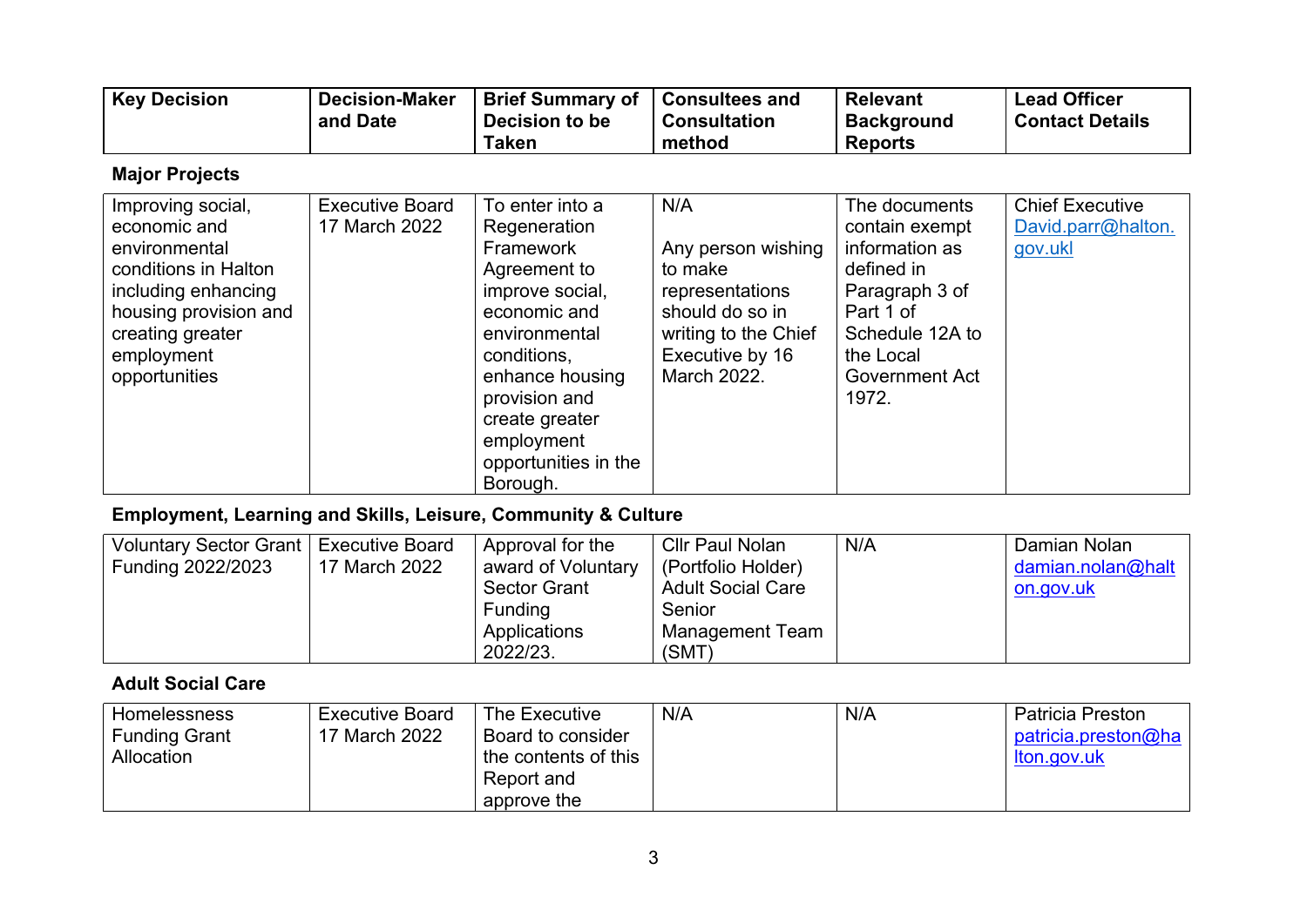| <b>Key Decision</b> | <b>Decision-Maker</b><br>and Date | <b>Brief Summary of</b><br>Decision to be<br>Taken                                                                                                                              | <b>Consultees and</b><br><b>Consultation</b><br>method | <b>Relevant</b><br><b>Background</b><br><b>Reports</b> | <b>Lead Officer</b><br><b>Contact Details</b> |
|---------------------|-----------------------------------|---------------------------------------------------------------------------------------------------------------------------------------------------------------------------------|--------------------------------------------------------|--------------------------------------------------------|-----------------------------------------------|
|                     |                                   | recommendations<br>for expenditure<br>against the<br>awarded grant<br>funding for 2022/23                                                                                       |                                                        |                                                        |                                               |
|                     |                                   | The proposed<br>funding allocation<br>further illustrates<br>the level of<br>services provided<br>to deliver<br>homelessness<br>services and<br>prevent future<br>homelessness. |                                                        |                                                        |                                               |

## **Environment and Urban Renewal**

| Adoption of the Halton        | Council      | Adoption of the          | No additional            | $\bullet$ | <b>Halton Unitary</b>  | <b>Alasdair Cross</b> |
|-------------------------------|--------------|--------------------------|--------------------------|-----------|------------------------|-----------------------|
| Delivery and                  | 2 March 2022 | Delivery and             | consultation is          |           | Development            | Alasdair.Cross@hal    |
| <b>Allocations Local Plan</b> |              | <b>Allocations Local</b> | required.                |           | Plan (April            | ton.gov.uk            |
| including                     |              | Plan as the key          |                          |           | 2005)                  |                       |
| consequential deletion        |              | document in the          | During its               |           | <b>Halton Core</b>     |                       |
| of specific saved Core        |              | Borough's statutory      | production, the          |           | <b>Strategy Local</b>  |                       |
| <b>Strategy and Unitary</b>   |              | development plan.        | Delivery and             |           | Plan (April            |                       |
| Development Plan              |              | Adoption will mean       | <b>Allocations Local</b> |           | 2015)<br>National      |                       |
| policies and                  |              | the deletion of a        | Plan has been            |           | <b>Planning Policy</b> |                       |
| assessment of                 |              | number of saved          | subject to several       |           | Framework and          |                       |
| consistency of the            |              | Core Strategy and        | periods of formal        |           | <b>Technical</b>       |                       |
| <b>Plan with National</b>     |              | Unitary                  | public consultation.     |           | Guidance (July         |                       |
| <b>Planning Policy</b>        |              | Development Plan         | the last of which (6     |           | 2021)                  |                       |
| Framework                     |              | policies. In             | weeks) was               |           | The Town and           |                       |